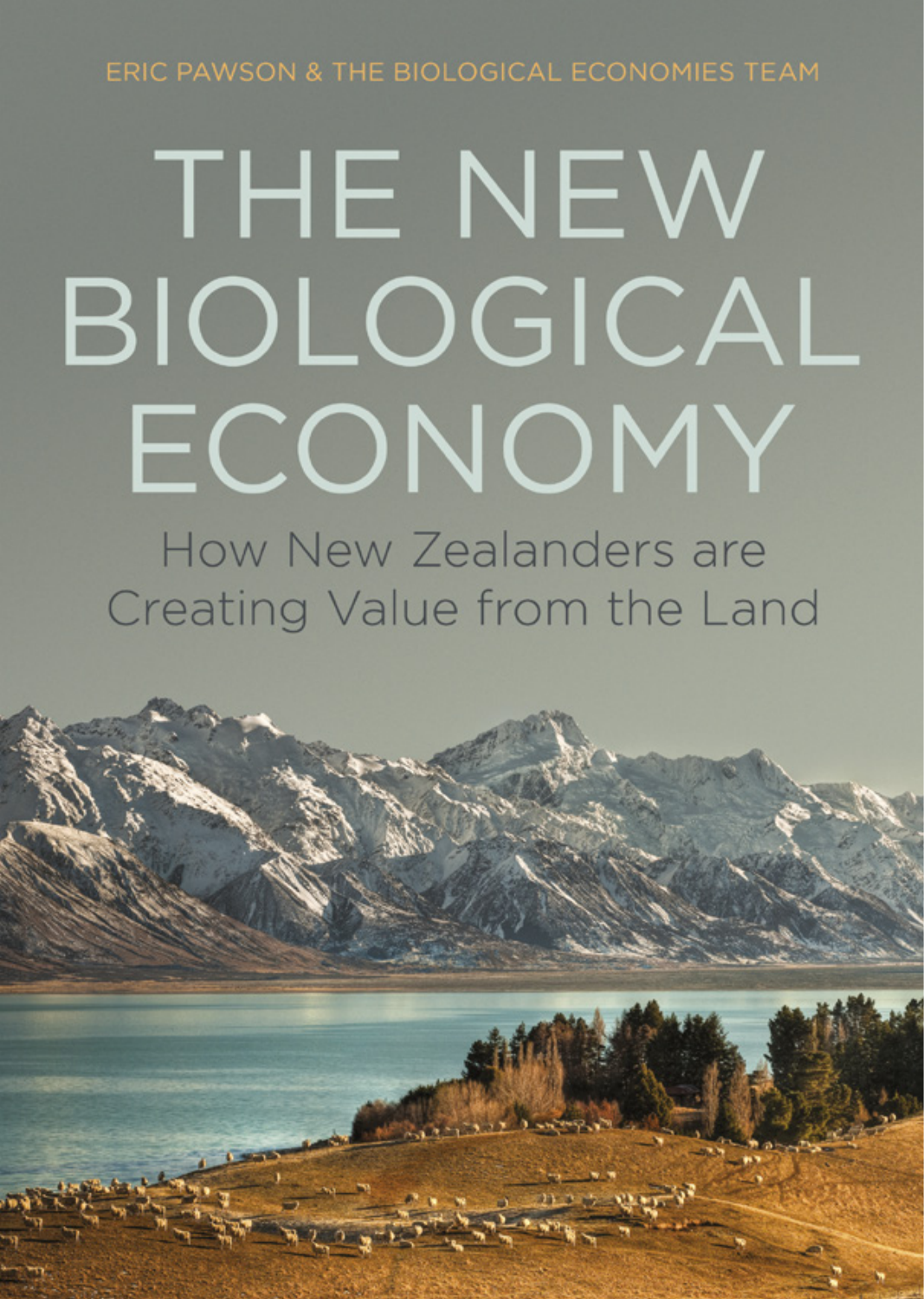**From milk and merino to wine and tourism, how New Zealanders are finding new ways to make a living off the land**

For over a century, New Zealand has built its economy through a series of commodity-based booms – from wood and wool to beef and butter. Now the country faces new challenges. By doubling down on dairy farms, aren't New Zealanders destroying the clean rivers and natural reputation upon which the country's primary exports (and tourism) are based? And in a world where value is increasingly rooted in capital- and technologyintensive industries, can New Zealand really sustain its high living standards by growing grass?

This book takes readers out on to farms, orchards and vineyards, and inside the offices and factories of processors and exporters, to show how New Zealanders are answering these challenges by building *The New Biological Economy*. From Icebreaker to Mr Apple, from milk and merino to wine and tourism, from high-end Berlin restaurants to the shelves of Sainsbury's, innovative companies are creating high-value, unique products, rooted in particular places, and making pathways to the niche markets where they can realise that value.

*The New Biological Economy* poses key questions. Do dairy and tourism have a sustainable future? Can the primary industries keep growing without destroying the natural world? Does the future of New Zealand lie in high tech or in the innovations of a land-based economy?

Eric Pawson is an emeritus professor of geography at the University of Canterbury, recipient of various awards (Distinguished New Zealand Geographer Medal, 2007; National Tertiary Teaching Excellence Award, 2009; University of Canterbury Teaching Medal, 2013), and co-author or co-editor of *Making A New Land: Environmental Histories of New Zealand* (Otago University Press, 2013); *Seeds of Empire: The Environmental Transformation of New Zealand* (I.B. Tauris, 2011) and many scholarly articles. The Biological Economies Team is: Richard Le Heron, Hugh Campbell, Matthew Henry, Erena Le Heron, Katharine Legun, Nick Lewis, Harvey C. Perkins, Michael Roche and Christopher Rosin.

## **Contents**

| Preface                       |                                                 |     |
|-------------------------------|-------------------------------------------------|-----|
| The Biological Economies team |                                                 |     |
|                               |                                                 |     |
| $\mathbf{1}$                  | Introduction                                    | 1   |
| $\overline{c}$                | Dairying in question                            | 20  |
| 3                             | Making lamb futures                             | 41  |
| 4                             | The merino story                                | 61  |
| 5                             | The two lives of the kiwifruit industry         | 79  |
| 6                             | Securing the future of apple production         | 98  |
| $\overline{7}$                | New Zealand wine: seeking success beyond growth | 116 |
| 8                             | Tourism, landscapes and biological resources    | 137 |
| 9                             | The Taniwha economy                             | 157 |
|                               | 10 The Banks Peninsula promise                  | 177 |
|                               | 11 Central Otago transformed                    | 195 |
|                               | 12 Reimagining Hawke's Bay                      | 213 |
|                               | 13 Te Ipu Kai and the Food Innovation Network   | 234 |
|                               |                                                 |     |
| Epilogue                      |                                                 |     |
| <b>Notes</b>                  |                                                 |     |
| Index                         |                                                 |     |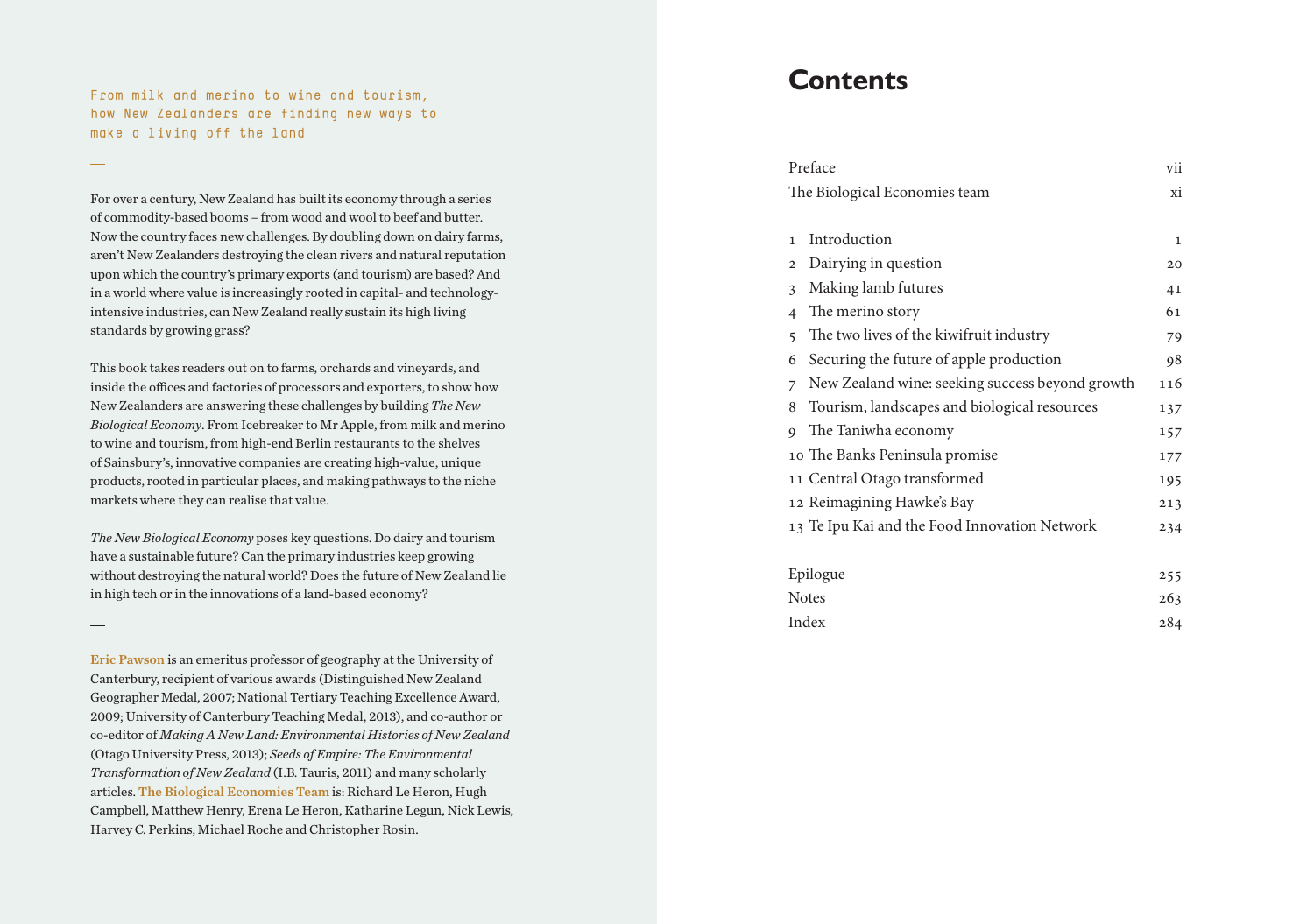## **Dairying in question**

Dairying is, alongside tourism, New Zealand's largest export earner. Taken together they account for about half of the country's external trade by value. In recent years, both seem to have crossed a threshold in visibility, range of impacts and, increasingly, public legitimacy. Changes in the landscape are there for all to see. New dairy factories are linked by a seemingly continuous flow of double-articulated dairy tankers to huge production units fed by giant irrigators. Most of these dairy farms are suppliers to Fonterra, a cooperative which from the moment of its creation in 2001 became New Zealand's largest company. It was intended at the time that Fonterra would have the scale and scope to deliver that most elusive of national goals in this critical primary industry: 'added value'. But has this in fact been delivered?

A recent review in the *Irish Times* has provided a reality check, with a comparison of dairy development in Ireland and New Zealand under sharply contrasting regulatory regimes.<sup>1</sup> In 1984, when the European Economic Community introduced milk quotas, the two countries had roughly the same number of dairy cows (four million) and produced comparable volumes of milk. Since then, Ireland's milk output has increased to about 5.5 billion litres while New Zealand's has soared to 20 billion. Irish dairying has a debtto-equity ratio of around 5 per cent, whereas in New Zealand it sits near 40 per cent. The *Times* contended that expansion and intensification over the past decade has ironically not returned any real value to New Zealand farmers, although export earnings to the nation amounted to roughly \$90 billion over the decade. It quoted the Irish Minister of Agriculture as

*By Richard Le Heron*

saying he would do everything to ensure Ireland did not go down the same route as New Zealand. So what has happened in the New Zealand industry, and why has a volume mentality continued to hold sway? Why is it that environmental costs have mounted beyond publicly acceptable limits, ironically threatening the national brand image that is so much a part of the growth of the other big earner, tourism?

## **The world dairy stage**

This chapter explores those questions. In doing so, it seeks to provide fresh ways of approaching the perennial question of why New Zealand's largest commodity business has not moved as rapidly up the value chain as business commentary frequently urges. In order to understand national dairy dilemmas today, it is necessary to recognise the international and historic context that frames these. The industry has been fundamentally transformed since the 1990s as part of the globalisation of dairying, which has truly been played out on the world stage. This is an inevitable consequence of New Zealand dairying from its inception having been overwhelmingly export-oriented. For much of its life, it has sold most of its production offshore, going right back to the late nineteenth century, when the Anchor brand first came to prominence as a means of positioning New Zealand butter in the British market. What happens offshore has always shaped the dairy industry onshore.

New Zealand's dairy dilemmas today are therefore closely connected to ongoing changes in world dairying. Developments in New Zealand's dairying, driven by regulatory and market reforms in the twenty-first century, have collided with the emerging global dairy and wider food system. The extent of structural change in world dairying could not have been easily foreseen. Dairy's starting point in the last quarter of the twentieth century was a world map based on dairying in national economies, supplying fresh milk and producing traditional products like butter and cheese for domestic sale, with periodic surpluses sold internationally. New Zealand had a unique place on this map, supplying butter and cheese, mainly to the United Kingdom market through preferential trade arrangements.

National dairy companies then outgrew their home territories to become globalising entities. Dairy as a food category emerged with an expanding field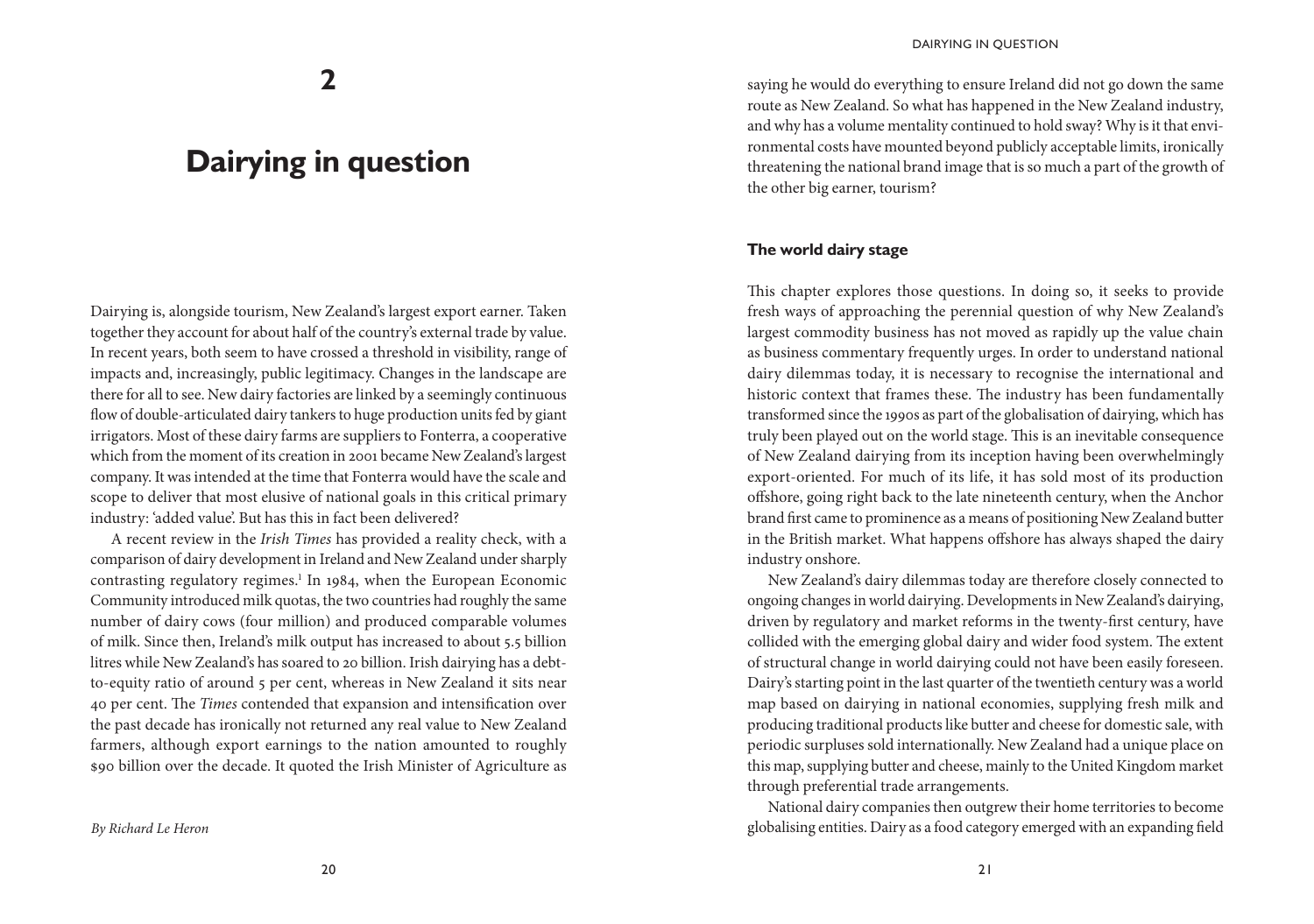of specialty dairy consumer products,<sup>2</sup> melded into a supermarket revolution that began first in the United Kingdom, much of western Europe and North America.3 Global dairy supply chains associated with dairy companies arose to support new consumer-centred and supermarket-centred market relations. In this context, Fonterra became one of the world's foremost ingredients suppliers to big food manufacturers. The supply chains formed the organisational glue, serving supermarkets, food manufacturers and multilocational dairy companies in developed and now developing countries. According to the Boston Consulting Group, dairy sales worldwide amount to \$500 billion annually. They represent not only the biggest revenue-generating category in the food and beverage sector but also the fastest-growing, although profits growth of dairy companies was only half that of food and beverage companies overall.4 This state of global dairy affairs suggests that New Zealand dairying's world view, which could be described as 'produce first (but efficiently) and worry about consumption relations later', is something of a misfit.

The evolution and consolidation of the top ten dairy companies from the late 2000s through to 2016 makes for a revealing story (Table 2.1). The rankings are fairly stable, Fonterra being no exception. The companies are a mix of farmer cooperatives and corporates. Both the corporates and the cooperatives have contributed to the rise of interlinking global dairy supply chains and have played their part in defining dairy as a food category. The 2016 descriptions of their core business values show differing views of what they wish to prioritise to make their dairy futures. The cooperatives (excepting Fonterra, which talks about value-adding products) are conventional in their commercial emphasis and vision. The corporates, in contrast, are diversified in their vision and operating focus. All companies have developed sophisticated strategies to enliven the dairy category, partly geared to new markets like China, but also dedicated to revitalising their traditional markets at home.

The defining features of the industry have been collaboratively orchestrated through the Global Dairy Platform, where Fonterra has been a conspicuous leader through provision of key staff. Begun in 2006 and based in Chicago, this platform made one of its first tasks the retelling of dairying's story in the face of dietary, environmental and animal-welfare challenges. The excitement of this pioneering effort was most apparent first-hand during a visit to the platform in 2010.<sup>5</sup> At that time, staff were saying that full-fat dairy foods are beneficial to health, a deliberate pitch to **Table 2.1:** Top ten global dairy companies in 2009 and 2016, with self-defined profiles.

| <b>Corporates 2009</b>                   |                                   | Core business focus 2016                                                                                       | Corporates 2016                                                      |  |
|------------------------------------------|-----------------------------------|----------------------------------------------------------------------------------------------------------------|----------------------------------------------------------------------|--|
| <b>Nestlé</b><br>(Switzerland)           | <b>Nestlé</b>                     | Nutrition, water, rural develop-<br>ment                                                                       | Nestlé<br>(Switzerland)<br>Nestlē                                    |  |
| Danone<br>(France)                       |                                   | Production and marketing of drinking<br>milk, butter, cheeses, fresh dairy,<br>cream                           | Lactalis<br>(France)                                                 |  |
| Lactalis<br>(France)                     | 8 Q U F<br>:TAL                   | Water, early life nutrition,<br>medical, health                                                                | Danone<br>(France)                                                   |  |
| <b>FrieslandCampina</b><br>(Netherlands) | inestand Compina ski              | Dairy cooperative of choice for<br>milk processing                                                             | <b>Dairy Farmers</b><br>America<br>(USA)<br>Dairy Farmers of America |  |
| Fonterra<br>(New Zealand)                | Fonterra<br><b>Dairy for life</b> | Dairy nutrition, ingredients                                                                                   | <b>Fonterra</b><br>Fonter<br>(New Zealand)<br><b>Dairy for life</b>  |  |
| <b>Dean Foods</b><br>(USA)               |                                   | Supplies dairy products containing<br>valuable nutrients                                                       | FrieslandCampina<br>(Netherlands)<br>inestandCompina th              |  |
| Arla<br>(Denmark)                        |                                   | Eight dairy categories in six<br>regions                                                                       | Arla<br>(Denmark)                                                    |  |
| <b>Dairy Farmers</b><br>America<br>(USA) | Dairy Farmers of America          | Healthy and nutritious dairy<br>products                                                                       | Yili<br>(China)                                                      |  |
| Kraft<br>(USA)                           | KRAF                              | Cheese, fluid milk, extended shelf-life<br>milk and cream products, cultured<br>products and dairy ingredients | Saputo<br><b>Saputo</b><br>(Canada)                                  |  |
| <b>Unilever</b><br>(Netherlands, UK)     | Unilargo                          | Dairy products                                                                                                 | Dean Foods<br>(USA)<br>Dean                                          |  |

Sources: websites of companies

counter the view then prevailing among regulators and health professionals that dairying was linked to heart disease. Along with other lobby groups such as the European Milk Forum, they convinced governments that the fact dairy products contained saturated fats should not be a reason to set limits on the consumption of milk and milk products. More recently the Global Dairy Platform has been working with Google to build a dialogue with groups supporting similar interests to that of dairying to increase trust